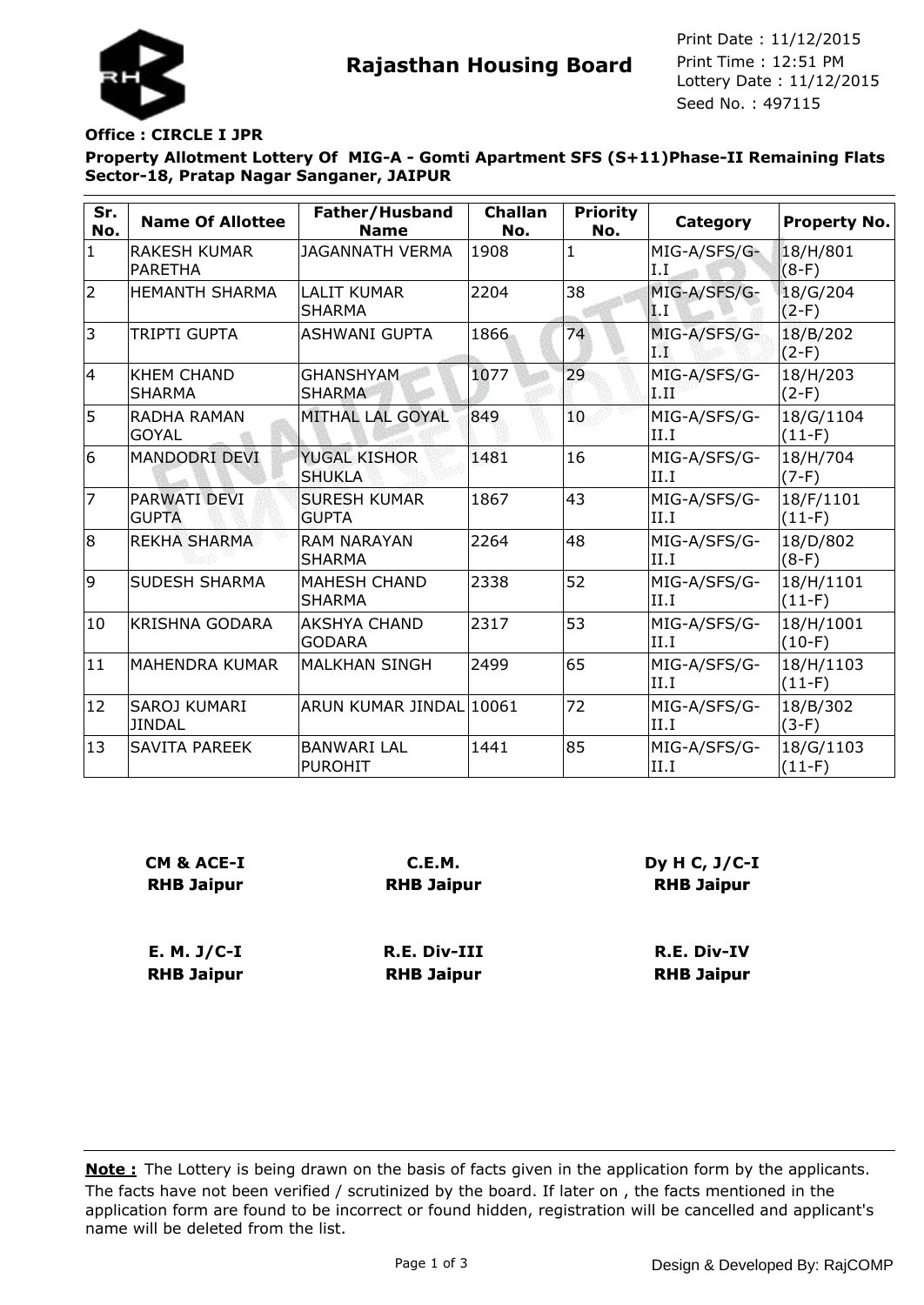

**Rajasthan Housing Board** Print Time : 12:51 PM<br>Lottery Date : 11/12/2015 Seed No. : 497115 Print Date : 11/12/2015 Print Time : 12:51 PM

## **Office : CIRCLE I JPR**

**Property Allotment Lottery Of MIG-A - Gomti Apartment SFS (S+11)Phase-II Remaining Flats Sector-18, Pratap Nagar Sanganer, JAIPUR**

| Sr.<br>No. | <b>Name Of Allottee</b>                                            | Father/Husband<br><b>Name</b>         | <b>Challan</b><br>No. | <b>Priority</b><br>No. | Category              | Property No.          |
|------------|--------------------------------------------------------------------|---------------------------------------|-----------------------|------------------------|-----------------------|-----------------------|
| 14         | UMENDRA VERMA                                                      | <b>GOPAL LAL VERMA</b>                | 1096                  | 88                     | MIG-A/SFS/G-<br>II.I  | 18/C/303<br>$(3-F)$   |
| 15         | <b>SHYAM SUNDER</b>                                                | <b>SFFO MAL</b>                       | 134                   | 90                     | MIG-A/SFS/G-<br>II.I  | 18/F/301<br>$(3-F)$   |
| 16         | <b>GOPI NATH SHARMA</b>                                            | <b>NANDKISHOR</b><br><b>SHARMA</b>    | 1169                  | 102                    | MIG-A/SFS/G-<br>ТŘ    | 18/D/904<br>$(9-F)$   |
| 17         | <b>SUDHA PANCHOLI &amp;</b><br><b>RAMESHWAR</b><br><b>PANCHOLI</b> | <b>RAMESHWAR</b><br><b>PANCHOLI</b>   | 1476                  | 109                    | MIG-A/SFS/G-<br>d Pa  | 18/E/503<br>$(5-F)$   |
| 18         | <b>OM PRAKASH</b><br><b>JHANWAR</b>                                | <b>BHANWAR LAL</b><br><b>JHANWAR</b>  | 10040                 | 118                    | MIG-A/SFS/G-<br>II.I  | 18/E/501<br>$(5-F)$   |
| 19         | <b>REKHA RANI</b><br><b>SHARMA</b>                                 | <b>KRISHAN KUMAR</b><br><b>SHARMA</b> | 967                   | 121                    | MIG-A/SFS/G-<br>II.I  | 18/B/603<br>$(6-F)$   |
| 20         | <b>RASHI GUPTA</b>                                                 | <b>RAKESH SHARMA</b>                  | 2014                  | $\mathbf{1}$           | MIG-A/SFS/G-<br>II.II | 18/F/304<br>$(3-F)$   |
| 21         | <b>UMA SHANKAR</b><br><b>SHARMA</b>                                | <b>DHANES CHAND</b><br><b>SHARMA</b>  | 966                   | $\overline{2}$         | MIG-A/SFS/G-<br>IX.II | 18/H/102<br>$(1-F)$   |
| 22         | <b>SATYA PRAKASH</b><br>MITTAL                                     | RAM GOPAL MITTAL                      | 1863                  | 3                      | MIG-A/SFS/G-<br>IX.II | 18/H/101<br>$(1-F)$   |
| 23         | <b>RAJEEV KUMAR</b><br><b>MEENA</b>                                | <b>GHANSHYAM LAL</b><br><b>MEENA</b>  | 2550                  | 13                     | MIG-A/SFS/G-V         | 18/H/1003<br>$(10-F)$ |
| 24         | IRAM BHAROSI<br><b>SHARMA</b>                                      | <b>RADHEY SHYAM</b><br><b>SHARMA</b>  | 1581                  | 28                     | MIG-A/SFS/G-<br>VIII  | 18/H/402<br>$(4-F)$   |
| 25         | <b>SURESH CHANDRA</b>                                              | KRISHNA GURJAR                        | 1716                  | 41                     | MIG-A/SFS/G-<br>VIII  | 18/G/303<br>$(3-F)$   |

**List of remaining Houses (158) :**

| <b>CM &amp; ACE-I</b> | C.E.M.              | Dy H C, $J/C-I$    |
|-----------------------|---------------------|--------------------|
| <b>RHB Jaipur</b>     | <b>RHB Jaipur</b>   | <b>RHB Jaipur</b>  |
|                       |                     |                    |
| $E. M. J/C-I$         | <b>R.E. Div-III</b> | <b>R.E. Div-IV</b> |
| <b>RHB Jaipur</b>     | <b>RHB Jaipur</b>   | <b>RHB Jaipur</b>  |

**18/H/1004** The facts have not been verified / scrutinized by the board. If later on , the facts mentioned in the application form are found to be incorrect or found hidden, registration will be cancelled and applicant's name will be deleted from the list. **Note :** The Lottery is being drawn on the basis of facts given in the application form by the applicants.